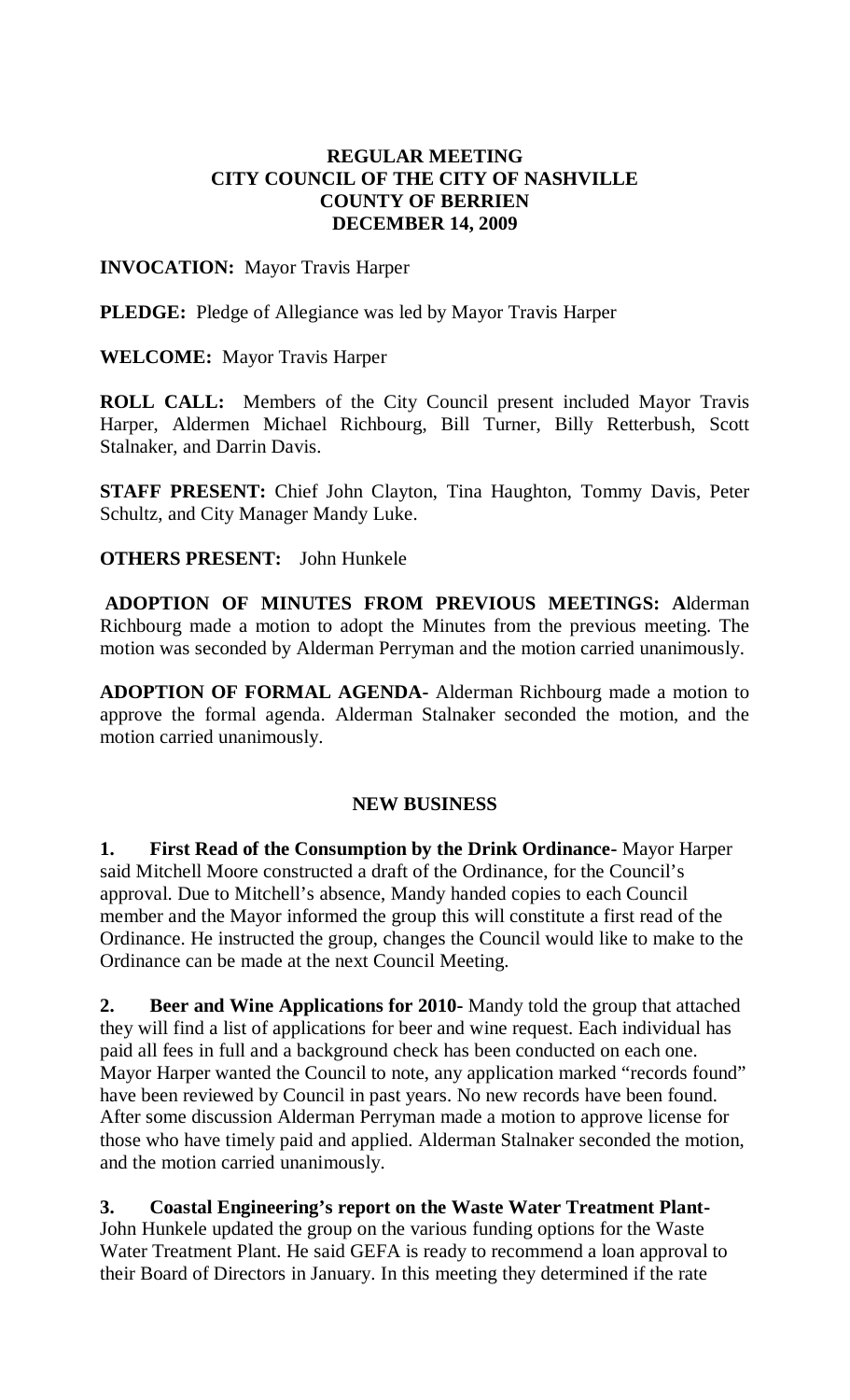structure for the overall water prepared is sufficient to satisfy the debt under the GEFA Loan. GEFA would also like an acceptance and implementation of that rate structure schedule, from the Council in the form of a Resolution. Mandy added she has two schedules, the rate schedules, which only address the rate increase, and the other addresses the debt service fee. John Hunkele told the group, GEFA will need this Resolution before submitting the application for approval. He added, before any contracts are executed they require a Resolution whereby the City establish a separate bank account deposit in the amount of \$455,000.00, which is equal to one year of debt service. He added this will need to be fully funded by August 1, 2012. This is a requirement of all new loan applicants. John stated, once the Board of Directors approves the loan, they offer a loan commitment and the City has six months in which to enter into an actual loan agreement. John Hunkele said we have also submitted a Preliminary Engineering Report to USDA and are half way through the environmental report they require. Mr. Bill Perry, the State Engineer, in Athens Georgia, is working with us on the environmental report completed. In conclusion with the commitment from GEFA and the six months you will have to act on it, we can bring USDA up to where GEFA is and have two commitments the City can choose from. Alderman Stalnaker asked John about the rates GEFA and USDA are quoting. John replied he has heard USDA is down 2.5%, but has not seen any literature on that percentage rate. He added GEFA is still at 3.81% and what we will ask GEFA to do is look into the reduced interest rate and communicate with us if we are or are not eligible for the reduced interest. What this means is whether the water and sewer charges for an average user of 6000 gallons exceeds the medium household income by 1.25%. Alderman Davis asked John about renegotiation of the EPD consent order. John said after the first of the year he will get with Mitchell Moore, the City Attorney about renegotiations. Mandy added the ad for our intent on applying with USDA was placed in the paper and is scheduled for 5:30 December  $28<sup>th</sup>$ . John Hunkele also informed the group the City received a letter from Jack Kingston's office in reference to RECAP (Georgia Rural Community Assistant Program); they are a separate agency that provides technical assistance to low income, and rural communities. They help them qualify for funds, most of which are Federal programs. He said the individual responsible for this organization is Phillip Reed. Mr. Reed could not attend tonight's meeting but will be at the December  $28<sup>th</sup>$  meeting to speak to the Council about this organization. Alderman Richbourg asked John if the City is still on the list for stimulus money. John said the  $1<sup>st</sup>$  round list has already gone out; we will certainly push to be shovel ready so we can be on the 2<sup>nd</sup> round list. Alderman Retterbush thanked John Hunkele for his commitment and all his hard work.

#### **REPORTS**

**4. City Manager's /Finance Director's Report-** Mandy Luke reminded the Council about the Christmas dinner Thursday the  $17<sup>th</sup>$  at 7:00 p.m. She also reminded the group about the USDA Public Meeting scheduled for 5:30 p.m. December 28<sup>th</sup> in the Council Chambers. Mandy ask the Council's opinion on allowing the "Senior's Group" use of the Community Center three Tuesdays a month at no charge. She said we currently allow nonprofit organizations free rental of the Community Center, but none of these organizations use the Community Center often. After some discussion Alderman Perryman made a motion to allow the "Senior's Group" free rental two Tuesdays a month, but only if the building has not been previously booked. Alderman Richbourg seconded the motion. Mayor Harper called for a roll call on the motion. Two obtaining from the vote, one no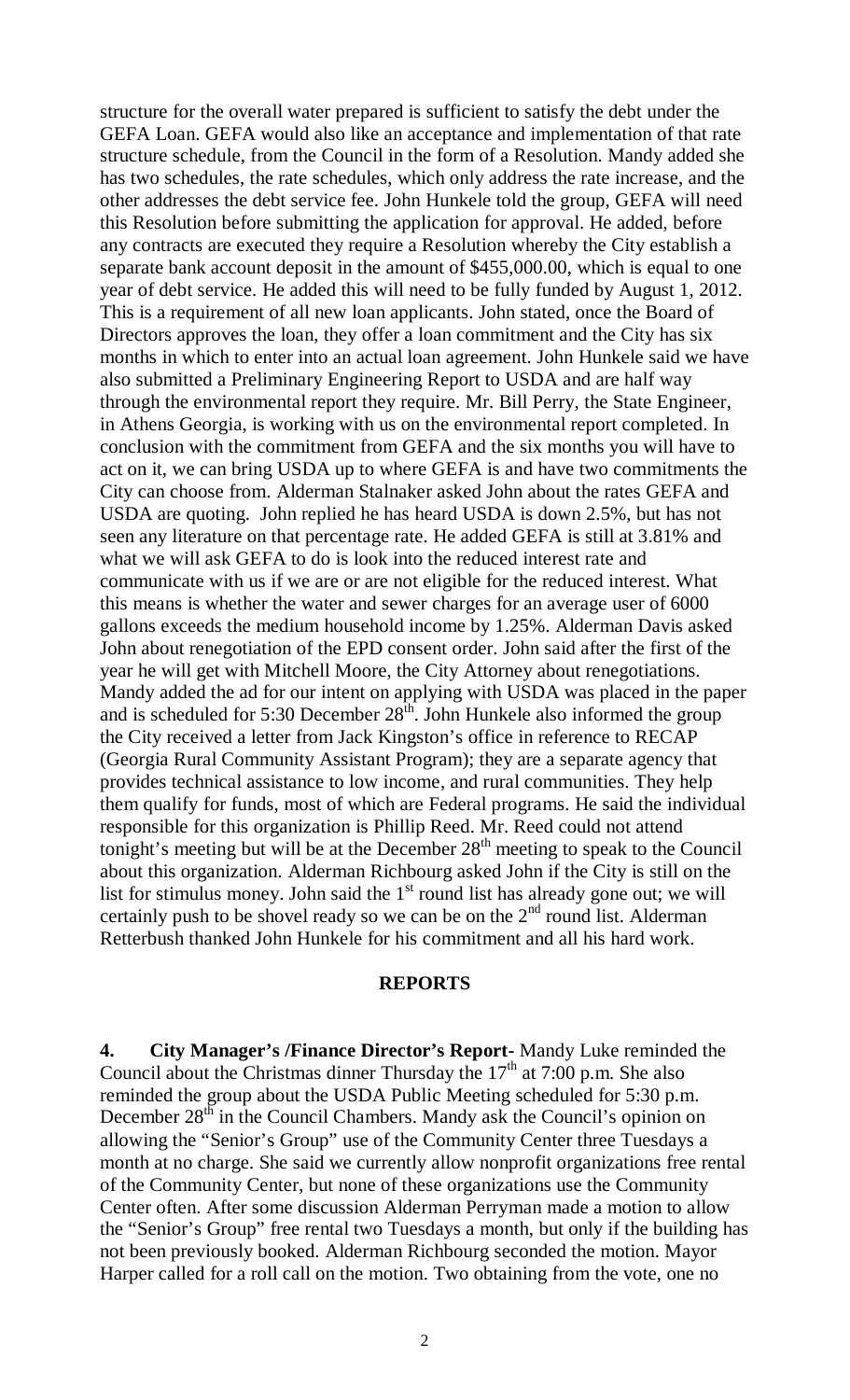vote and two yes votes. Mayor Harper broke the tie with a yes vote and the motion carried. Mayor Harper added to the motion, this issue will be revisited in a few months in order to make sure the group is taking care of the Community Center.

# **5. City Attorney's Report-None**

## 6. **Department Heads' Report- None**

# **PUBLIC COMMENTS/GENERAL COMMENTS FROM COUNCIL**

Mayor Harper said he visited Mrs. Maureen and Frank Watts today. The Family asked me to inform everyone the visitation for Mr. Junior Watts will be Friday December  $18<sup>th</sup>$  at Loven Funeral Home from 6:00 to 8:00 p.m. The funeral will be Saturday at 1:00 p.m. at the high school gym. Alderman Retterbush asked what kind of condolences the City did for the family. Mandy said flowers have been ordered for the funeral. He requested Mandy to send a ham from the Mayor Council and the City. Alderman Richbourg said we also need to have a dedication for his years of service to the City of Nashville. Mayor Harper added Mr. Junior served as a City Council Member for 28 years and he will be missed.

Alderman Perryman said he would like to thank the Chief and all involved in cleaning up the Graffiti down town. Alderman Stalnaker concurred and said the cleanup and crew was made up of teenagers from the Yes Center and the high school 4H Club. He and Alderman Retterbush suggested the Police department send a letter of thanks to all involved. Mayor Harper said he visited the Yes Center and thanked them for all their hard work on the cleanup, will go by the high school soon and to do the same. He added the Chief bought the crew dinner on the day of the cleanup to thank them.

### **ADJOURNMENT**

There being no further business to conduct, Alderman Richbourg made a motion to adjourn the meeting at 6:40p.m. Alderman Davis seconded the motion and the motion carried unanimously.